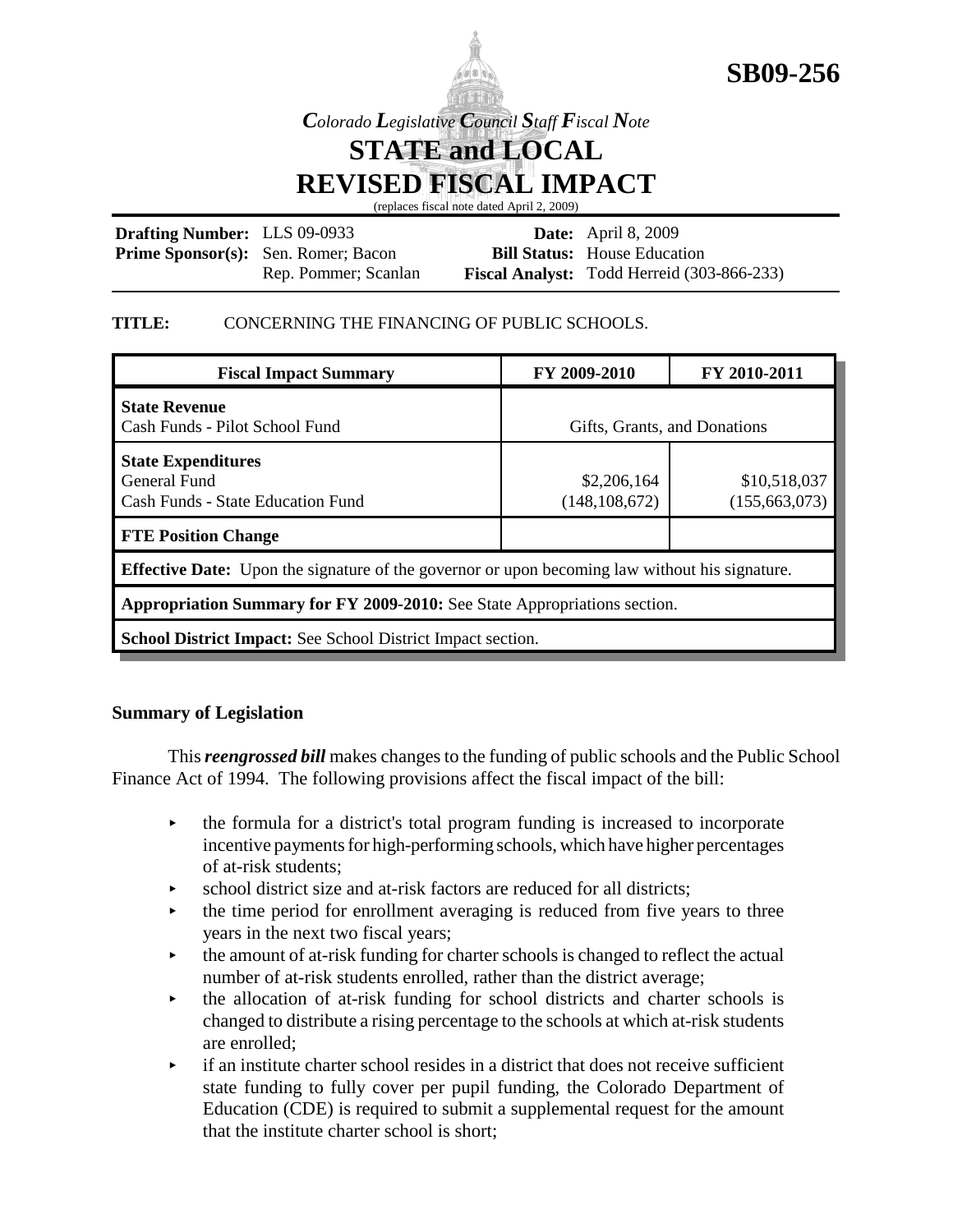- < districts are no longer required to set aside specific amounts of their budgets for capital needs, risk management activities, and instructional supplies and materials;
- < the cap on the amount of additional local property tax revenue that a school district may raise and spend (the override limit) is increased from 20% of total program funding to 25%;
- $\triangleright$  charter school capital construction is set at \$140 and \$160 per charter school student in the next two years, and grows by inflation thereafter;
- $\rightarrow$  a pilot residential school for at-risk students is established; and
- every student enrolling in 6th grade must register with the online college planning and preparation resource, "College in Colorado."

*Other Provisions.* The bill increases the statewide base per pupil funding per constitutional requirements of inflation plus 1% (from \$5,250.41 to \$5,507.68). In addition, the bill maintains the supplemental kindergarten funding of 8% of per pupil revenue through FY 2009-10.

The bill also modifies the TABOR reserve requirements for school districts. Specifically, it authorizes school districts to designate real property as all or a portion of their required TABOR reserve if they have already provided for a 3% General Fund reserve in a given budget year. It also authorizes governmental entities to invest in qualifying certificates of participation (COPs) issued by school districts under certain conditions and permits the state treasurer to grant permission to include a moral obligation for repayment in a lease-purchase agreement if it is in the best interests of the state or will reduce borrowing rates.

### **State Revenue**

The bill establishes a new pilot residential boarding school for at-risk students, which is funded by gifts, grants, and donations; state appropriations; and federal funds. Money received will be deposited into the Pilot School Fund, which must be appropriated by the General Assembly for the direct and indirect costs of the school. In the event that Colorado receives "Race to the Top" program funding from the federal government as part of the American Recovery and Reinvestment Act of 2009, the bill encourages the Governor to allocate money to the Pilot School Fund. It is unknown how much federal funding will be received or the amount of gifts, grants, and donations.

### **State Expenditures**

**Background.** School finance in Colorado is governed both by the constitution (Amendment 23 - Article IX, Section 17) and statutes (the Public School Finance Act of 1994 - Title 22, Article 54, C.R.S.). Under current law, the program is estimated to cost about \$5.5 billion in FY 2009-10, of which over \$3.5 billion comes from state sources, mainly the state General Fund. Current law requirements are funded through the Long Bill; any changes to law require a separate appropriation.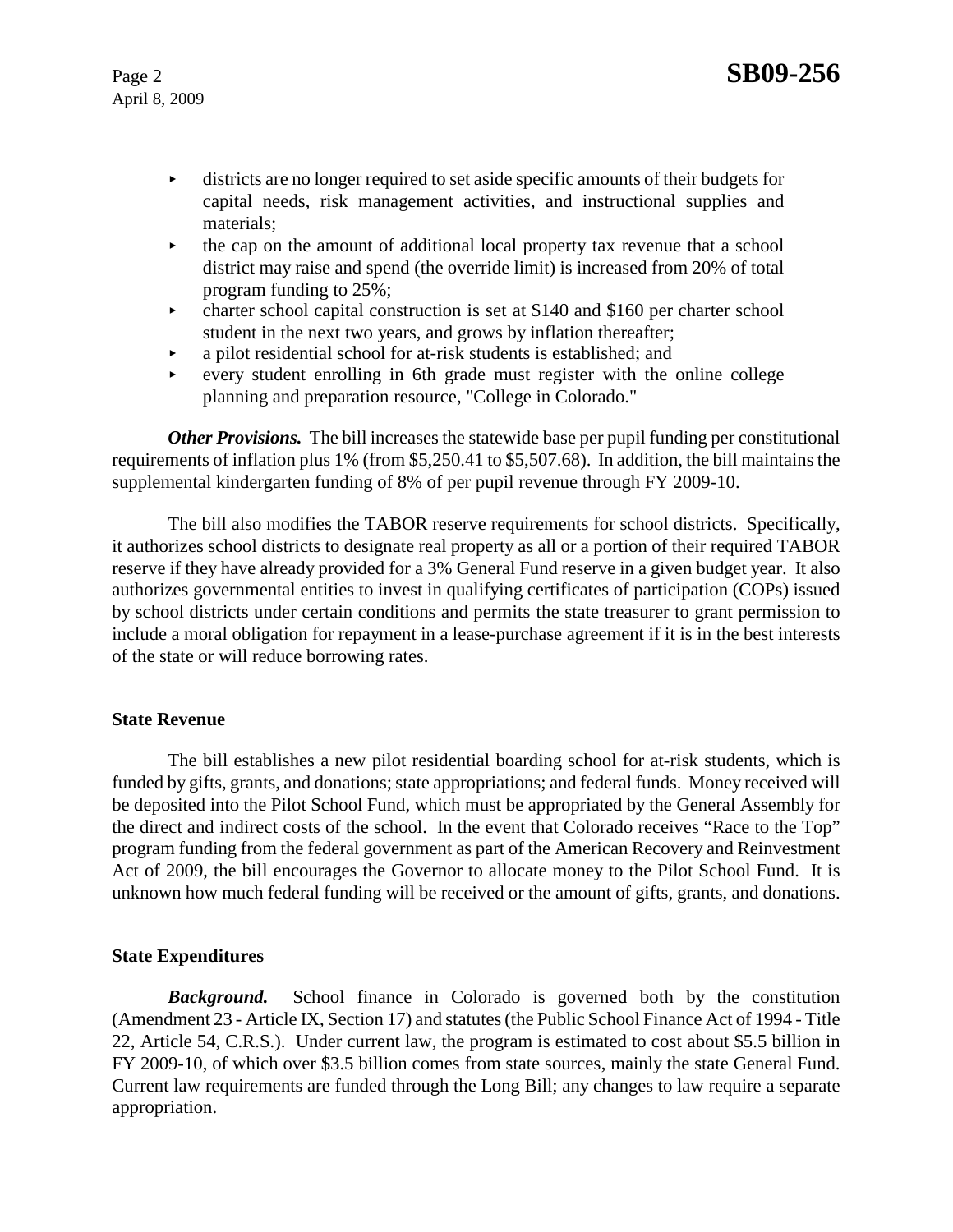*SB09-256* increases state General Fund expenditures for K-12 education by an estimated **\$2.2 million in FY 2009-10** and reduces State Education Fund expenditures by **\$148.1 million** relative to the requirements of current law. The components of these expenditure impacts are shown in Tables 1 and 2.

 State Education Fund expenditures are increased \$4.5 million for incentive payments to certain high-performing schools serving at-risk pupils, and a combined \$5.7 million to hold school districts and charter schools harmless from the change in how at-risk students are funded. Categorical program expenditures are reduced proportionately by \$6.8 million, which includes programs such as English language proficiency, transportation, and special education. State Education Fund expenditures are also reduced \$151.5 million through a decrease in the size and at-risk factors and the change in enrollment averaging from five years to four years in FY 2009-10.

General Fund expenditures are increased \$2.2 million in FY 2009-10 and \$10.5 million in FY 2010-11. The bill provides additional charter school capital construction money of \$2.2 million in FY 2009-10 and \$3.3 million in FY 2010-11. In addition, the bill creates a new residential boarding school for at-risk students that is projected to cost \$7.2 million in FY 2010-11 and \$14.4 million in FY 2011-12. Funding for the boarding school comes from gifts, grants, and donations; money appropriated by the General Assembly; or federal funds. Since it is unknown how much will be received as gifts, grants, and donations or from the federal government, the fiscal note assumes that funding for the school will be from the General Fund.

| Table 1. State Education Fund Expenditures under SB09-256   |                 |                   |  |  |
|-------------------------------------------------------------|-----------------|-------------------|--|--|
| <b>Provision</b>                                            | FY 2009-10      | FY 2010-11        |  |  |
| <b>Centers of Excellence</b>                                | \$4,500,000     | \$4,500,000       |  |  |
| Reduced Size and At-Risk Factors, plus Enrollment Averaging | (151, 489, 440) | (160, 163, 073)   |  |  |
| Charter School Hold-harmless for At-Risk Student Funding    | 4,459,800       | 3,344,862         |  |  |
| District Hold-Harmless for At-Risk Student Funding          | 1,234,605       | 925,954           |  |  |
| <b>Categorical Programs</b>                                 | (6,813,637)     | (4,270,816)       |  |  |
| <b>TOTAL</b>                                                | (\$148,108,672) | $(\$155,663,073)$ |  |  |

| Table 2. General Fund Expenditures under SB09-256      |             |              |  |  |
|--------------------------------------------------------|-------------|--------------|--|--|
| <b>Funding Source and Provision</b>                    | FY 2009-10  | FY 2010-11   |  |  |
| <b>Charter School Capital Construction</b>             | \$2,206,164 | \$3,318,037  |  |  |
| Pilot Residential Boarding School for At-Risk Students |             | 7,200,000    |  |  |
| TOTAL                                                  | \$2,206,164 | \$10,518,037 |  |  |

*Centers of Excellence (\$4.5 million)*. The bill establishes a new "centers of excellence" incentive payment program. Through the program, additional funding is available for middle, junior, or high schools that enroll high percentages of at-risk students and meet specific achievement goals. The bill specifies that 100% of the incentive payments be allocated by districts to the qualifying schools.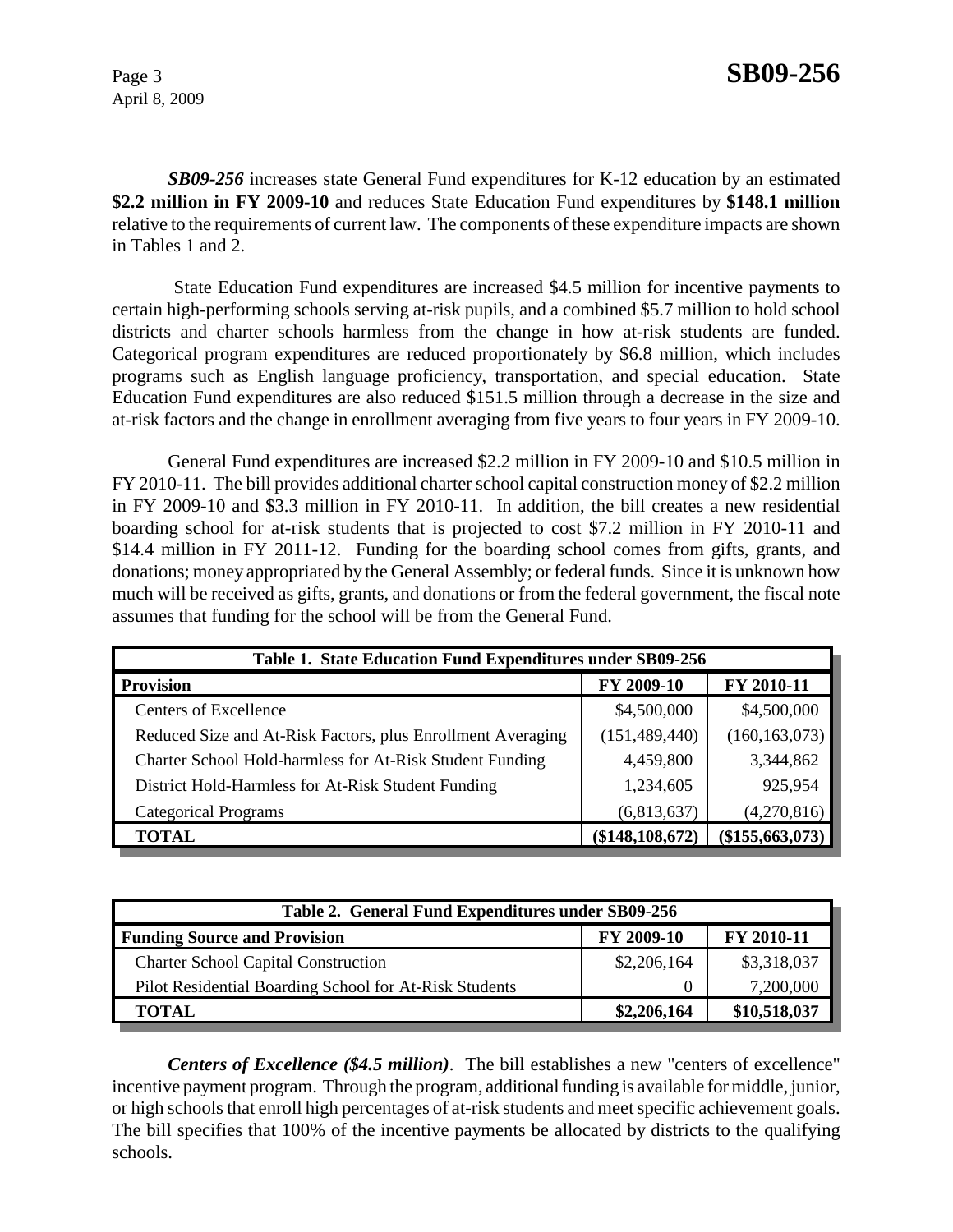In FY 2009-10, it is assumed that \$4.5 million in centers of excellence incentive payments will be paid. For a school to qualify, more than 40% of its enrollment must be at-risk students *and* growth in student test scores in grades eight through eleven must exceed some defined statewide growth measure. The incentive payment is \$250, \$500, and \$1,000 per at-risk student in each qualifying school and is determined as follows:

- < between 40% and 75% at-risk—\$250 per at-risk pupil;
- between 75% and 90% at-risk— $$500$  per at-risk pupil; and
- $\blacktriangleright$  greater than 90% at-risk—\$1,000 per at-risk pupil.

*Reduced Size and At-Risk Factors (decrease of \$151.5 million).* The bill reduces the existing district size and at-risk factors specified in statute and decreases the time period allowed for enrollment averaging. All size factors are reduced proportionally by approximately 2.5%. The at-risk factor is reduced from 12.0% to 11.9%. In FY 2009-10, five-year averaging is not allowed and in subsequent years, neither four-year nor five-year averaging is allowed in determining student enrollment. The change in both factors will decrease total program payments by an estimated \$151.5 million in FY 2009-10 and \$160.2 million in FY 2010-11.

*Hold-harmless Provisions for At-Risk Funding (\$5.7 million).* Under current law, charter schools receive at-risk funding based on the overall percentage of at-risk students in the school district, regardless of the number of at-risk students in the charter school. The bill bases at-risk funding for charter schools on how many at-risk students are enrolled in the school and the average amount of at-risk funding per at-risk student in the district. As a result, some charter schools will receive less funding and some more than they would have under the current system. Likewise, some districts will have less funding available for non-charter schools and some districts will have more.

The bill contains two provisions that hold both charter schools and districts harmless from the change in funding, which is phased-out over a four-year period. For example, in the first year, a charter school that was going to lose funding will receive a supplemental payment equal to 100% of the difference between the amount of at-risk funding they would have received under the old system and what they would receive under the bill. In the second, third, and fourth years, they will receive 75%, 50%, and 25% of this amount, respectively. A similar supplemental payment process is provided for school districts that would receive less at-risk funding for non-charter schools. In FY 2009-10 and FY 2010-11, the charter school hold-harmless provision is expected to increase state expenditures by **\$4,459,800** and \$3,344,862, respectively. The school district provision is expected to cost **\$1,234,605** in FY 2009-10 and \$925,954 in FY 2010-11.

*Categorical Programs (decrease of \$6.8 million).* The bill specifies that hold-harmless funding for charter schools and school districts will be considered a categorical program. As a result, funding for categorical programs is reduced proportionately and includes the following reductions:

- $\blacktriangleright$  English language proficiency (\$2.2 million);
- $\blacktriangleright$  school transportation (\$2.4 million);
- vocational education  $($1.0 \text{ million})$ ; and
- special education/gifted and talented students/expelled students/health education (\$1.2 million).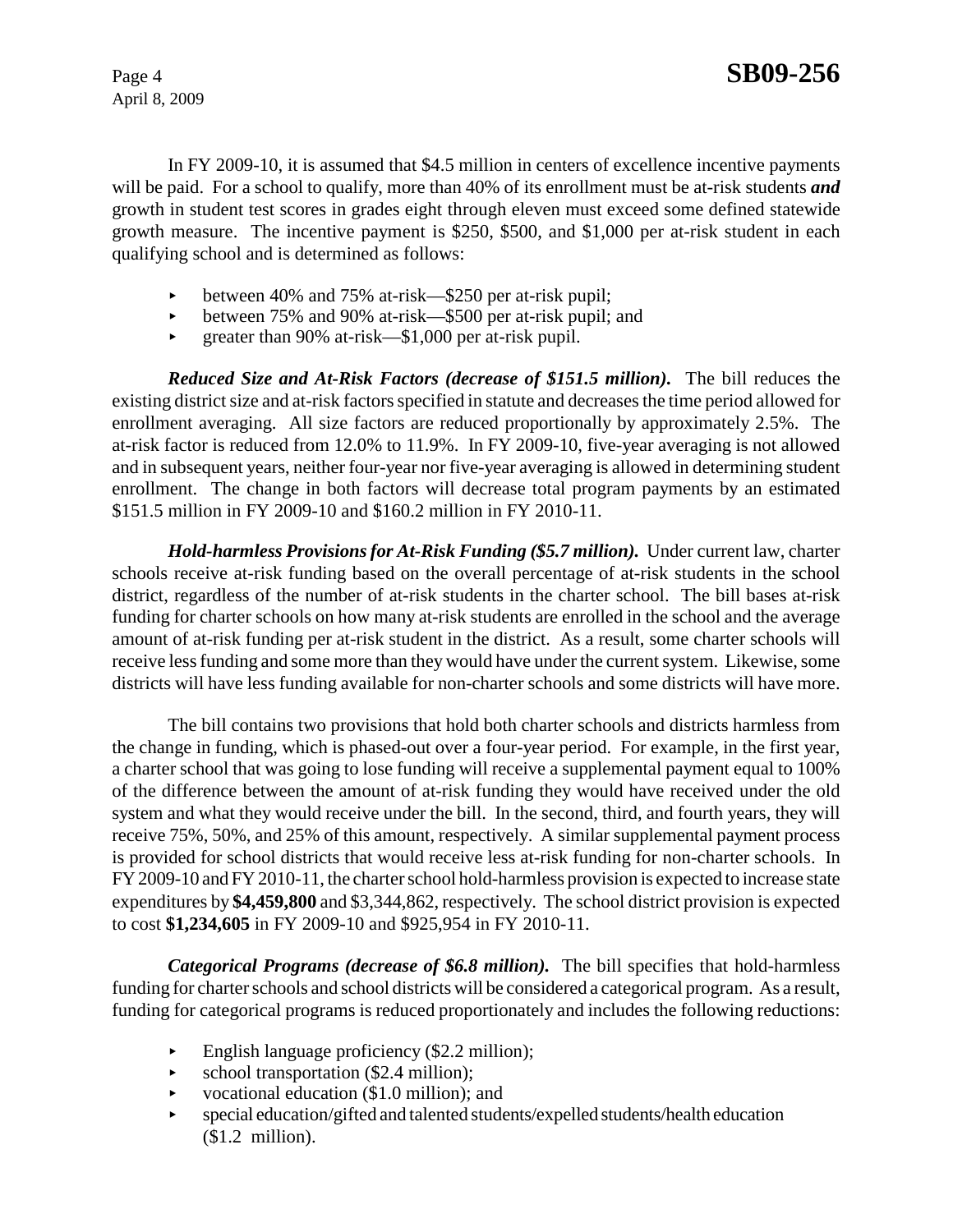*Charter School Capital Construction (\$2.2 million).* The bill provides additional funding for charter school capital construction projects. Starting in FY 2009-10, funding will be set at \$140 per student enrolled in charter schools and institute charter schools. An estimated 51,473 pupils are projected to be enrolled in charter schools in FY 2009-10, resulting in capital construction funding of \$7.2 million. Current law already provides \$5 million for charter school capital construction, with the net increase of \$2.2 million reflected in the fiscal note. In FY 2010-11, the per pupil amount increases to \$160, and in following years the per pupil amount grows by inflation.

*Pilot Residential School.* The bill creates a new pilot residential boarding school for at-risk students. The State Board of Education will contract with an operator to provide a year-round educational program for students in grades nine through twelve, focusing on science, technology, engineering, and mathematics. Funding for the program will be based on gifts, grants, and donations; state appropriations; and federal funds. Based on data relating to the operation of the Colorado School for the Deaf and Blind, it was estimated that the annual operating expenses in the first year would be \$7.2 million. This assumes that 100 students enroll, beginning in FY 2010-11. These costs will grow in subsequent years as 100 new students are enrolled each year for four years. Since the bill does not make the school contingent upon receiving sufficient federal funds or donations, the fiscal note assumes that these costs will be borne by the General Fund.

*School District Certificates of Participation (conditional).* The bill allows school districts to enter into an agreement with the state whereby the state treasurer would request an appropriation from the General Assembly to restore the balance in the Certificates of Participation Reserve Fund to a level specified when the COPs were issued. This allows but does not require the state to invest in COPs issued by school districts. If the state appropriates money to restore the fund balance, and the district defaults on its COP payments, the bill specifies that the state has the right of first refusal to purchase the property financed by the COP issuance for an amount equal to the remaining principal.

*Institute Charter School Funding.* Currently, institute charter school funding is allocated to the school from the state share of a district's total program funding. When the district pays the majority of program funding, there may not be enough state share to fully fund the institute charter school. In these cases, the institute charter school receives the total amount of the state share payable to the district. This bill requires the CDE to apply for supplemental funding to make the institute charter school whole. However, providing supplemental funding is at the discretion of the General Assembly.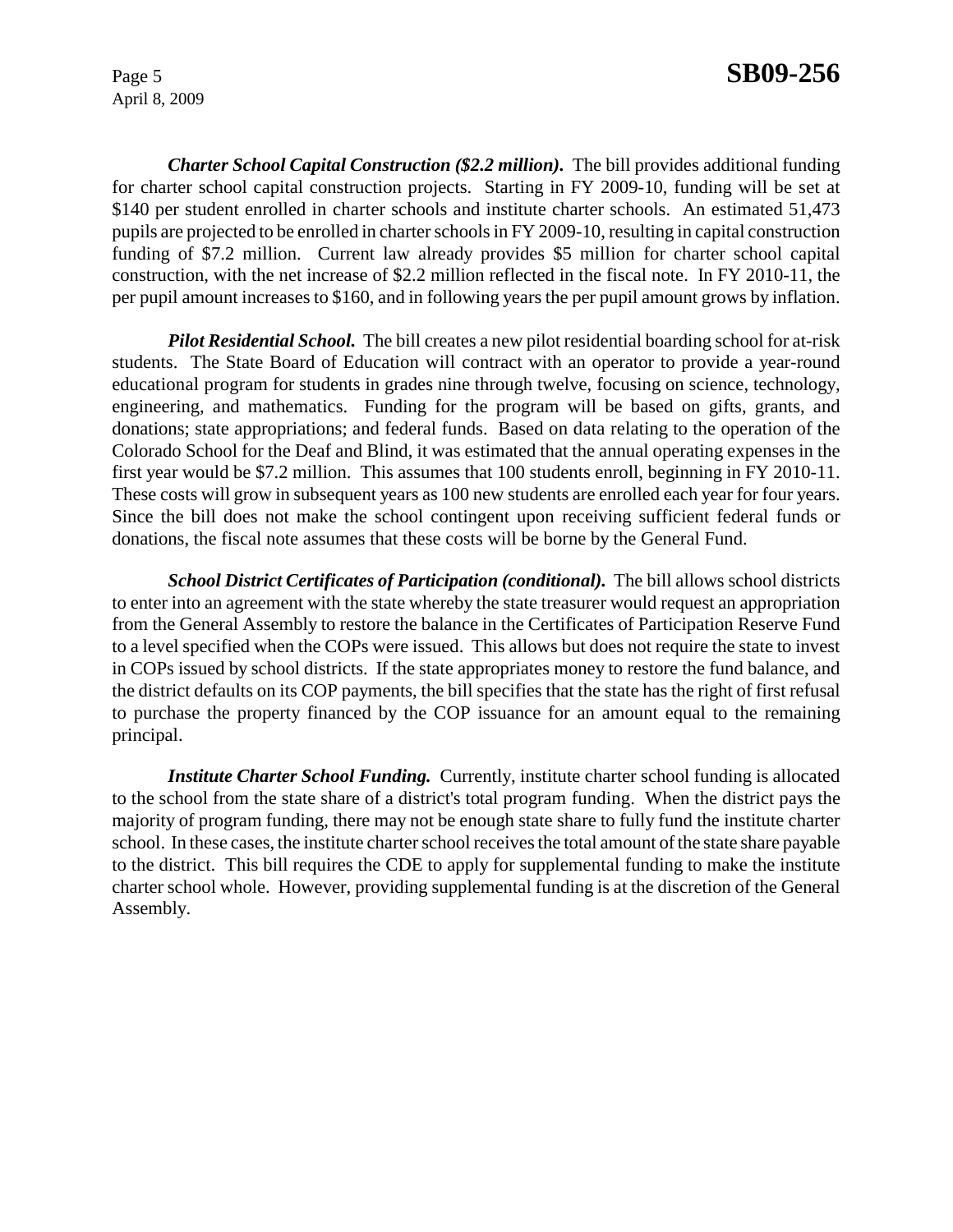## **School District Impact**

| <b>Table 3. School Finance Act Funding</b> |                       |                                    |                                        |                  |                    |
|--------------------------------------------|-----------------------|------------------------------------|----------------------------------------|------------------|--------------------|
|                                            | <b>Pupil</b><br>Count | <b>Per Pupil</b><br><b>Funding</b> | <b>Total Program</b><br><b>Funding</b> | <b>State Aid</b> | <b>Local Share</b> |
| FY 2008-09 Act.                            | 778,136               | \$6,882                            | \$5,354,966,916                        | \$3,399,098,235  | \$1,955,868,682    |
| FY 2009-10 Est.                            | 787,213               | \$7,046                            | \$5,551,306,383                        | \$3,549,506,661  | \$2,001,799,722    |
| Percent change                             | 1.17%                 | 2.38%                              | 3.67%                                  | 4.43%            | 2.35%              |
| Increase                                   | 9,077                 | \$164                              | \$196,339,467                          | \$150,408,426    | \$45,931,040       |

Table 3 shows the estimate of school finance act funding under SB09-256.

*Centers of Excellence.* Qualified schools that meet academic performance requirements are eligible to receive incentive payments of \$250, \$500, and \$1,000 per at-risk pupil. The bill specifies a performance criteria using longitudinal assessment scores. The fiscal note assumes that the definition of a high-performance school will be adjusted to award \$4.5 million in FY 2009-10.

*Reduced Size, At-Risk Factors, and Enrollment Averaging.* A reduction of the size and at-risk factors in combination with the use of four-year enrollment averaging reduces total program payments by \$151.5 million in FY2009-10 and \$160.2 million in FY 2010-11. The impact of this provision on individual districts will depend on the district's enrollment, at-risk student population, and whether the district's enrollment is growing or shrinking.

*Hold-harmless Provisions for At-Risk Funding.* Changes to the calculation of at-risk funding will result in some charter schools receiving less funding and some districts having less at-risk funding available for non-charter schools. However, due to the hold-harmless provision, the state will supplement total at-risk funding such that charter schools that would have otherwise received less funding will get 100% of the level of funding specified in current law in FY 2009-10, 75% in FY 2010-11, 50% in FY 2011-12, and 25% in FY 2012-13. Charter school funding will increase by \$4,459,800 in FY 2009-10 and \$3,344,862 in FY 2010-11. Similarly, school districts that would have less at-risk funding available for other schools because of higher allocations to charter schools will receive \$1,234,605 in FY 2009-10 and \$925,954 in FY 2010-11 due to the hold-harmless provisions.

The bill also makes two other changes regarding at-risk funding. First, an increasing percentage of charter school at-risk funding must be spent on direct instruction or staff development related to educating at-risk students. Second, school districts must allocate an increasing percentage of at-risk funding to the schools at which at-risk students are enrolled.

*Categorical Programs.* The reduction in categorical program spending of \$6.8 million in FY 2009-10 will reduce the amount of money available for those programs in school districts. Districts that receive a larger share of those funds will see a disproportionate reduction compared with other districts.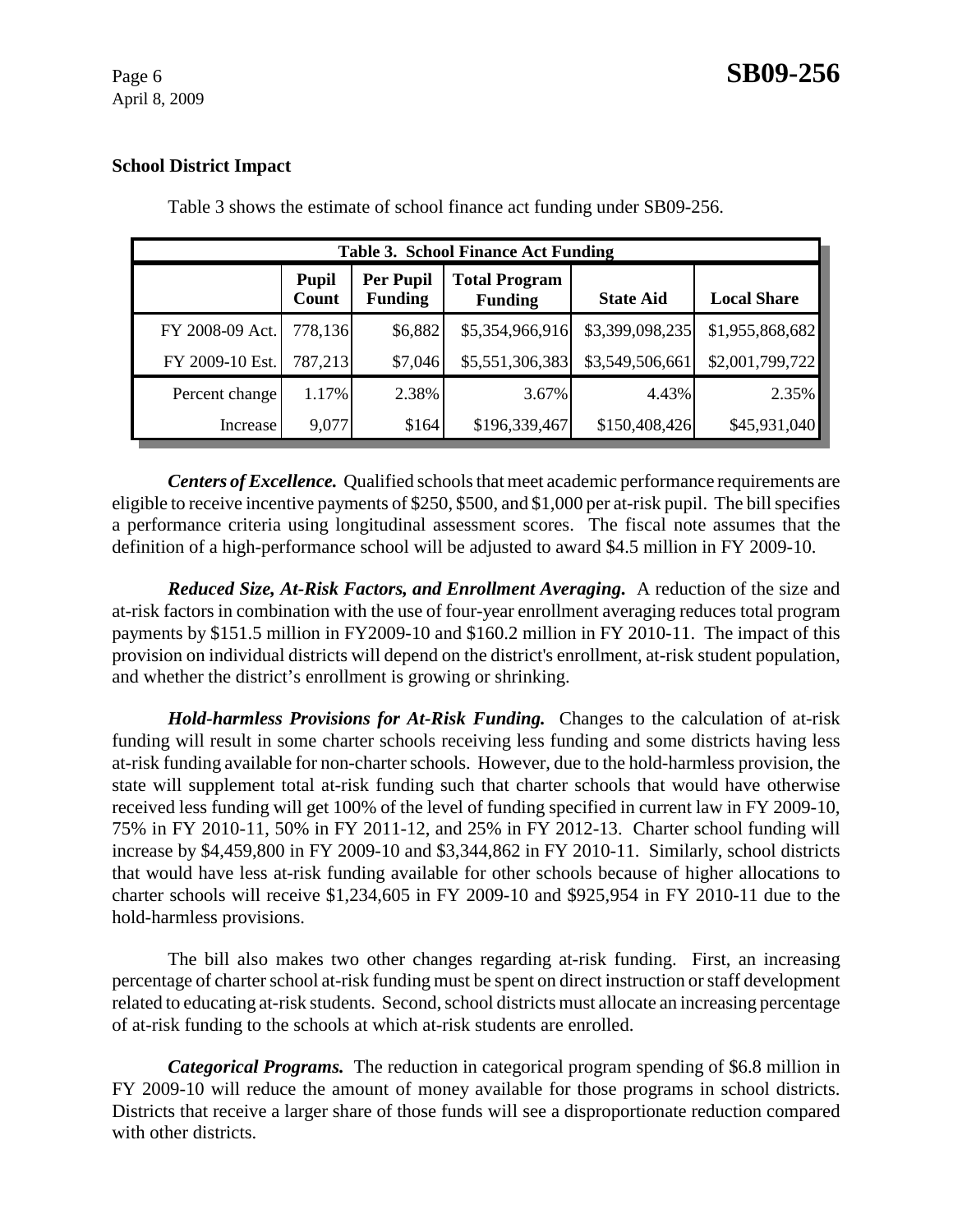*Institute Charter Schools.* Institute charter schools that would receive reduced funding due to the small state share of a district's total program funding may be eligible for funding through the supplemental budget process.

*Charter School Capital Construction.* The bill provides \$2.2 million for charter school construction projects in FY 2009-10. This amounts grows to \$3.3 million in FY 2010-11 and increases by the rate of inflation each year thereafter.

**District Set Aside Amounts.** The bill eliminates the existing requirement that each district and charter school set aside a percentage of its budget for capital needs, risk management activities, and instructional supplies and materials. Although school districts will still have expenditures for these budget items, elimination of this requirement increases budget flexibility for district spending in FY 2009-10 and beyond. It is anticipated that districts and charters would set aside a total of \$395.1 million in FY 2009-10 under the existing requirements.

**District Property Tax Overrides.** The bill modifies the requirements for requesting voter approval of additional property taxes, known as overrides. Current law caps overrides at 20% of the district's school finance act funding or \$200,000 plus a cost-of-living adjustment from 2001, whichever is more. The bill increases the existing cap on the amount of additional property tax revenue that a school district may raise and spend in excess of its total program through a special election. This bill raises the cap to the larger of 25% of the district's total program or \$200,000 plus the 2001 cost-of-living adjustment. Any district that seeks voter approval to increase the cap is required to submit a proposal to the State Board of Education concerning the use of the new revenue.

It is unknown how many districts would seek voter approval to increase the cap. Currently, only 103 of 174 districts have voted to provide additional property tax revenue, and most of these districts have approved amounts below the allowable 20% of total program. This bill raises the total revenue authority for districts by an estimated \$285.0 million. Any impact resulting from this change is conditional on the district seeking and obtaining voter approval to collect and expend additional property tax revenue.

*Other Provisions.* The bill contains three other provisions that may impact policies at school districts and charter schools. First, school districts' boards of education must ensure that all 6th grade students are registered with the online college planning and preparation resource. Second, the bill allows school districts to meet their TABOR reserve requirements with real property owned by the district. This effectively frees up money that districts have currently allocated to meet the reserve requirement. At the end of FY 2007-08, the total money set aside for the TABOR reserve was just over \$154 million. Third, the bill allows charter schools to lease, purchase, or otherwise use state school lands for building sites.